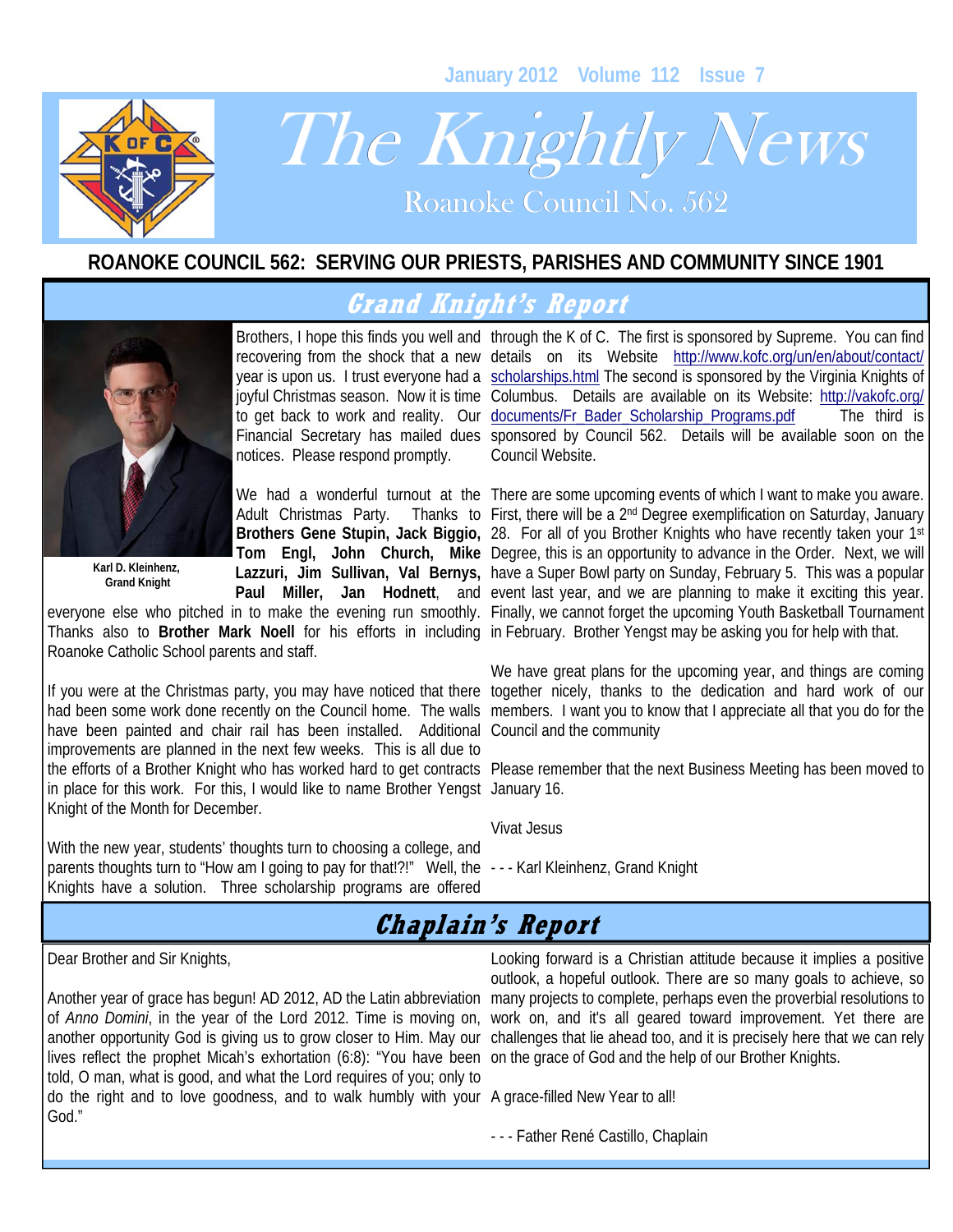#### Volume 112, Issue 7 **Page 2**

| <b>Council Officers</b>             |                           |              |  |  |  |  |  |  |  |
|-------------------------------------|---------------------------|--------------|--|--|--|--|--|--|--|
| <b>Grand Knight</b>                 | Karl Kleinhenz            | 397-4028     |  |  |  |  |  |  |  |
| Dep. Grand Knight                   | <b>Bob Canfield</b>       | 774-7554     |  |  |  |  |  |  |  |
| Chaplain                            | Fr. Rene Castillo         | 343-7744     |  |  |  |  |  |  |  |
| Chancellor                          | Jan Hodnett               | 772-4215     |  |  |  |  |  |  |  |
| Recorder                            | Stephen Ratliff           | 774-4796     |  |  |  |  |  |  |  |
| Financial Sec.                      |                           | 774-8482     |  |  |  |  |  |  |  |
|                                     | Mike Lazzuri              |              |  |  |  |  |  |  |  |
| Treasurer                           | Val Bernys                | 989-9282     |  |  |  |  |  |  |  |
| Lecturer                            | Alex Nelson               | 774-5079     |  |  |  |  |  |  |  |
| Advocate                            | <b>Brian Ripple</b>       | 776-8285     |  |  |  |  |  |  |  |
| Warden                              | Kirk Wright               | 793-4007     |  |  |  |  |  |  |  |
| Inside Guard                        | George Cusson             | 977-2944     |  |  |  |  |  |  |  |
| Outside Guard                       | Pat Reidy                 | 725-8206     |  |  |  |  |  |  |  |
| Trustee, 3rd Year                   | Dave Chopski              | 344-0901     |  |  |  |  |  |  |  |
| Trustee, 2nd Year                   | Mike Whelan               | 265-9722     |  |  |  |  |  |  |  |
| Trustee, 1st Year                   | <b>Dick Sparks</b>        | 563-1387     |  |  |  |  |  |  |  |
|                                     | <b>Committee Chairmen</b> |              |  |  |  |  |  |  |  |
| Program Director                    | <b>Bob Canfield</b>       | 774-7554     |  |  |  |  |  |  |  |
| <b>Council Activities</b>           | Jan Hodnett               | 774-4215     |  |  |  |  |  |  |  |
| <b>Community Activities</b>         | George Cusson             | 977-2944     |  |  |  |  |  |  |  |
| <b>Family Activities</b>            | Eric Schmucker            | 309-1417     |  |  |  |  |  |  |  |
| Youth Activities                    | Mark Noell                | 769-0264     |  |  |  |  |  |  |  |
|                                     |                           | 725-8206     |  |  |  |  |  |  |  |
| <b>Church Activities</b>            | Pat Reidy                 |              |  |  |  |  |  |  |  |
| KOVAR                               | Don Feick                 | 774-0187     |  |  |  |  |  |  |  |
|                                     | John Krumpos              | 960-1825     |  |  |  |  |  |  |  |
| Newsletter                          | Steve Talevi              | 989-1302     |  |  |  |  |  |  |  |
| Kitchen                             |                           |              |  |  |  |  |  |  |  |
| <b>Basketball Tournament</b>        | Paul Yengst               | 556-8883     |  |  |  |  |  |  |  |
| KCIC                                | Karl Kleinhenz            | 982-8140     |  |  |  |  |  |  |  |
|                                     | Joe Devlin                | 206-2622     |  |  |  |  |  |  |  |
| Pool                                | Jim Donckers              | 345-3902     |  |  |  |  |  |  |  |
|                                     | Joe Devlin                | 206-2622     |  |  |  |  |  |  |  |
|                                     | Charlie Aesy              | 977-3364     |  |  |  |  |  |  |  |
|                                     | George Cuadrado           | 989-1758     |  |  |  |  |  |  |  |
| Membership                          | Steve Talevi              | 989-1302     |  |  |  |  |  |  |  |
| Charity                             | Matt Duffy                | 989-6067     |  |  |  |  |  |  |  |
| Grounds                             |                           |              |  |  |  |  |  |  |  |
| Home Improvements                   | Paul Yengst               | 556-8883     |  |  |  |  |  |  |  |
| House                               |                           |              |  |  |  |  |  |  |  |
| Club Room                           |                           |              |  |  |  |  |  |  |  |
|                                     | Jim Sullivan              | 774-7034     |  |  |  |  |  |  |  |
| Ceremonials                         | Don Feick                 | 774-0187     |  |  |  |  |  |  |  |
| Pro Life                            | George Palmerio           | 343-6451     |  |  |  |  |  |  |  |
| Canfield Scholarship                | Jim Sullivan              | 774-7034     |  |  |  |  |  |  |  |
|                                     | <b>Grand Knight</b>       | 397-4028     |  |  |  |  |  |  |  |
|                                     | <b>Bob Canfield</b>       | 774-7554     |  |  |  |  |  |  |  |
|                                     | Val Bernys                | 989-9282     |  |  |  |  |  |  |  |
|                                     | Mike Gibson               | 989-4980     |  |  |  |  |  |  |  |
| Retention Committee                 | Bill DeBerry              | 343-7849     |  |  |  |  |  |  |  |
|                                     | <b>Steve Talevi</b>       | 989-1302     |  |  |  |  |  |  |  |
| Historian                           | <b>Bill Howard</b>        | 989-9399     |  |  |  |  |  |  |  |
| RC School Board Rep.                | Dan Zipfel                | 334-1326     |  |  |  |  |  |  |  |
| OLN Parish Rep.                     | Don Feick                 | 774-0187     |  |  |  |  |  |  |  |
| St. Elias Parish Rep.               | Jim Donckers              | 345-3902     |  |  |  |  |  |  |  |
| St. Andrews Parish Rep. Bobby Ellis |                           | 366-5102     |  |  |  |  |  |  |  |
| <b>Council Home Rentals</b>         |                           |              |  |  |  |  |  |  |  |
| Insurance Rep.                      |                           | 888-211-9478 |  |  |  |  |  |  |  |
|                                     | Ken Bagnasco              |              |  |  |  |  |  |  |  |

#### **IN CASE OF ILLNESS, NEED OR DEATH, PLEASE NOTIFY ONE OF THE FOLLOWING:**  Grand Knight 982-8140  $\frac{1}{2}$ Chaplain 343-7744  $Einomial Soc$

|                                       | $1.1 - 1.1 - 1.12$ |  |  |  |  |  |
|---------------------------------------|--------------------|--|--|--|--|--|
| 562 COUNCIL HOME                      |                    |  |  |  |  |  |
| 3136 Harris Street, Roanoke, VA 24015 |                    |  |  |  |  |  |
| Mail: PO Box 715, Roanoke, VA 24004   |                    |  |  |  |  |  |
| Phone: 540-774-8296                   |                    |  |  |  |  |  |
| www.kofc562.org                       |                    |  |  |  |  |  |
| <b>Business Meeting</b>               |                    |  |  |  |  |  |
| 1st Monday of Month-7:30pm            |                    |  |  |  |  |  |
| Social Meeting                        |                    |  |  |  |  |  |
| 3rd Monday of Month-6:30pm            |                    |  |  |  |  |  |
|                                       |                    |  |  |  |  |  |

### **Council Activities**

Our annual Adult Christmas Party was held on Saturday, December 10, at the Council home. We had a great turnout of about 75 people, including some guests from Roanoke Catholic. Those who attended enjoyed a great meal provided by **Brothers Gene Stupin, Tom Engl**, **John Church** and **Mike Lazzuri**, and holiday music provided by **Brother Jack Biggio**. The meal was served by some members of the OLN Youth Group, who also helped with clean-up. Following dinner, guests were given the chance at wonderful gifts from Brother Gene Stupin with his famous card game gift giveaway. The improvements to the Council home helped add a special touch to the evening.

I'd like to thank the following additional Knights for their help decorating, setting-up of tables, pre and post-party hall clean-up and working the door: **Brothers Stephen Ratliff, Matt Duffy**, and his wife Sonia, **Steve Talevi, Roc Bruzgul, Dave Chopski,** and **Val Bernys**. I'd also like to recognize my daughter, **Maggie Hodnett**, who helped decorate the Clubroom. Thanks also to **Brother Jim Sullivan** and his bar staff, and a special thank you to **Grand Knight Karl Kleinhenz** for seeing that the evening ran smoothly in my absence.

Sunday, February 5, will be our **Annual Super Bowl Party**. The Council home will open by 5:30 p.m. with the game scheduled to begin about one hour later. Delicious food (what else, right?) will be available for one low price, \$5.00 (cheap!), and your favorite football beverages will be available. Children under 10 years of age will be free. - - - Jan Hodnett, Council Activities Chairman

# **Youth Activities**



I am happy to announce that two businesses have joined us in promoting youth activities in the Roanoke Valley by becoming sponsors of our Tournaments: **McDonald's - Vinton**, owned and operated by **Brother Bob Lewis**, and **First Team Auto Mall**, dealers in Hyundai, Nissan, Subaru, VW and

used vehicles. As sponsors, they have their logos placed on the Tournament web page, and they will have their banners displayed at the gyms during the Tournament games, their logo placed on the Tournament t-shirts, and will receive a full page ad in the Tournament program. Please patronize these businesses, and let them know that you appreciate their support of our work for youth.

If you know of other businesses that would like the exposure they can receive as a sponsor of our Tournaments, please contact me at 556-8883 and we will get an information package to them.

- - - Paul Yengst, Tournaments Director

# **Happy Birthday Brother Knights!**

Ray Biggio Charles Blevins Gary Boyd Tim Brady Roc Bruzgul Chip Casola Nick Centrone Joe Colosimo, Jr. David Cummings Joe DeRiggi Jack Ellinwood, Jr.

Alex Fekas Chuck Hatcher, III Jan Hodnett Chris Hoeser Slaon Hoopes, PGK Rob Kennedy Mike Lazzuri, PSD Alex Nelson, III Kevin Oddo Matt O'Herron Bob Poole, PGK

Ti m Rowe John Sheridan Mike Slenski Richard Taylor Dan Torres Daniel Turk Nick Waddell Rick Waddell Ted Wierzbic Gary Yamine Ed Zelski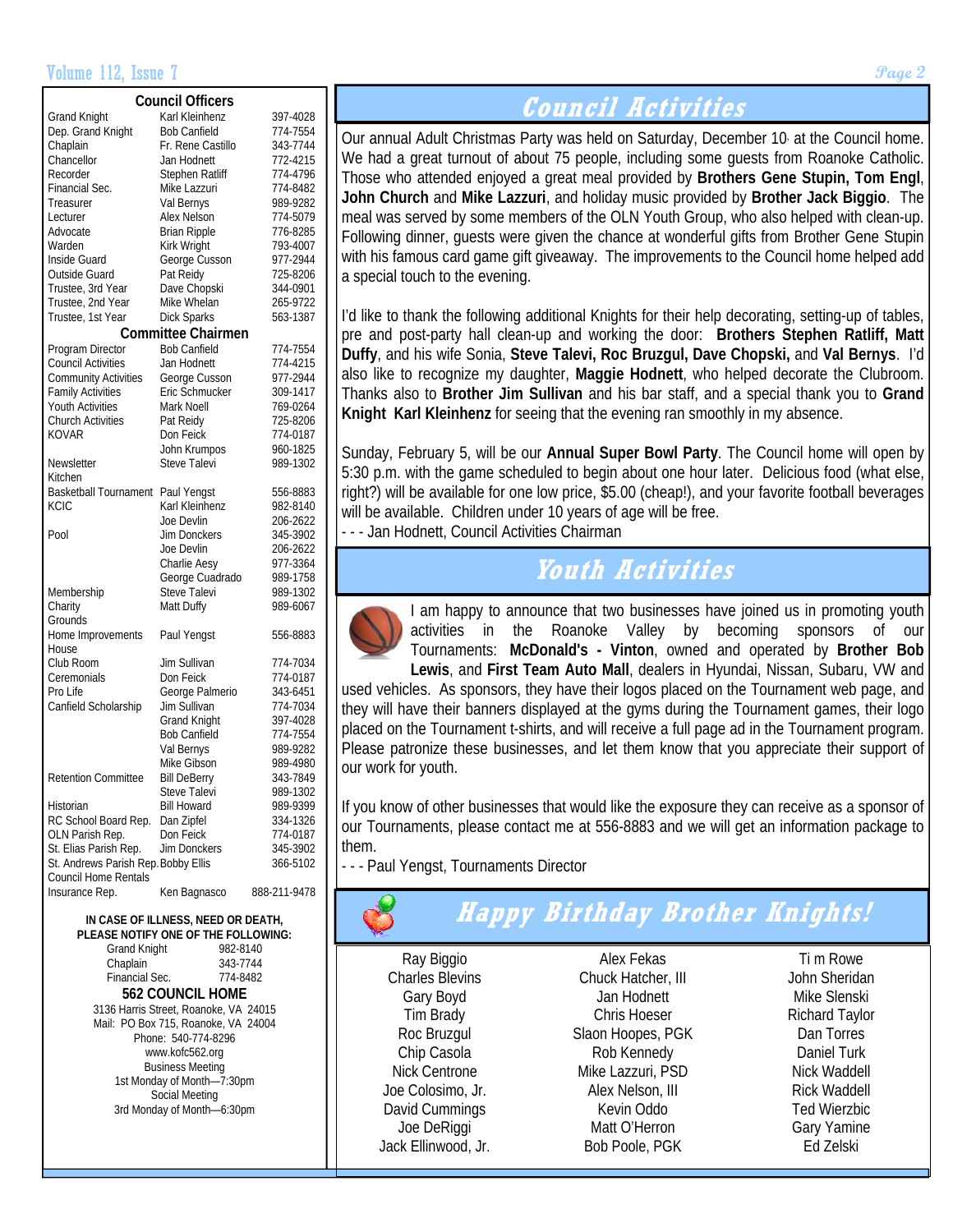

Standing (L-R) are **Brothers Jim Rowe, Tim Rowe, Jr., Tim Rowe, Daniel Rowe, and PGK Bob Canfield**. Brother Daniel, who just turned 18 years of age last month, took his First Degree this month, joining his two grandfathers as members of Council 562. Together, this family has 125 years of membership in the Knights of Columbus!

# **Newsletter**

With the New Year upon us, it may be a good time to review policies pertaining to the Newsletter.

All articles and information must be submitted in electronic form to me on or before the 15th of each month. This policy is inviolate because with the number of people who can or must submit articles or information, one of them will ask for an extension which holds up the entire newsletter. In addition to the delay, it may cause a hardship on me or our typist. Finally, time does not permit me to write articles, check them for accuracy, or follow-up to obtain more complete information.

Articles which do not have sufficient information, are not in narrative form (i.e., are "bullet points" or summaries of information), or do not reflect the policies or beliefs of the Knights of Columbus or the Catholic Church are subject to being rejected. Unfortunately, articles which exceed space limitations are subject to being edited to fit or being considered for publication at a later date.

No article will be published anonymously; all articles will be signed by a Brother Knight. Articles within the six (6) activity areas, or standing committees, will be published over the name of the pertinent activity chairman's name or committee chairman's name. The reason for this policy is to ensure consistent communication within the Council for any event.

Any Brother Knight who wishes to receive the newsletter in electronic form and not hard-copy (and we already have many who do just that) should so advise me by e-mail at Talevis@Verizon.net.

I hope you are delighted with the quality of our newsletter for the past 18 months. Please let me know, if you have any questions or suggestions.

- - - Steven J. Talevi, Newsletter Editor

# **Membership**

Brothers, about 25 years ago, I arrived from Charleston, West Virginia, knowing essentially no one. I decided that if I was ever going to "fit in" to my new home, I needed to meet people and find ways to become active in the community. A fellow named Mike Lazzuri told me about an organization called the Knights of Columbus and handed me an application for membership.

At my first meeting, the Grand Knight, Jimmy Downs, asked if I wanted to help in this fund drive called KOVAR. He explained generally what it was all about and introduced me to the thenchairman, Ray Walter. Ray told me that the Fund Drive was only six weeks away, and because he had just been appointed to serve on the Board of Directors at the state level, he asked whether I could be Council 562's KOVAR chairman. I remained in that position for seven years during which time we raised nearly \$125,000.00 for KOVAR, and we led the state for most money raised for two years.

I tell you all of this because it illustrates very clearly not only how the Knights of Columbus can help the community, but also how joining the Knights can help the Brother Knight. From being an active, hands-on, chairman of an important service to the community, I wound up meeting and knowing over 200 brother Knights in Roanoke Council 562. Doing so allowed me to follow some of the advice my father gave me many years ago: "(1) Help your friends. Always help your friends, and (2) Put something back."

Our organization is an outstanding avenue for Catholic men to support almost any of the many charitable organizations or causes in the Roanoke Valley. If you know a gentleman friend who might be interested in doing just that, why not sidle up to him in Church or at work and ask whether he would like to become a member of our Order? Sometimes all it takes is a man asking another to join.

- - - Steve Talevi, Membership Chairman

#### **First Degree**

Next First Degree is March 19, 2012, at 6:30 p.m. Please remember to accompany any candidate you sponsor, if possible.

- - - Steve Talevi, Membership Chairman